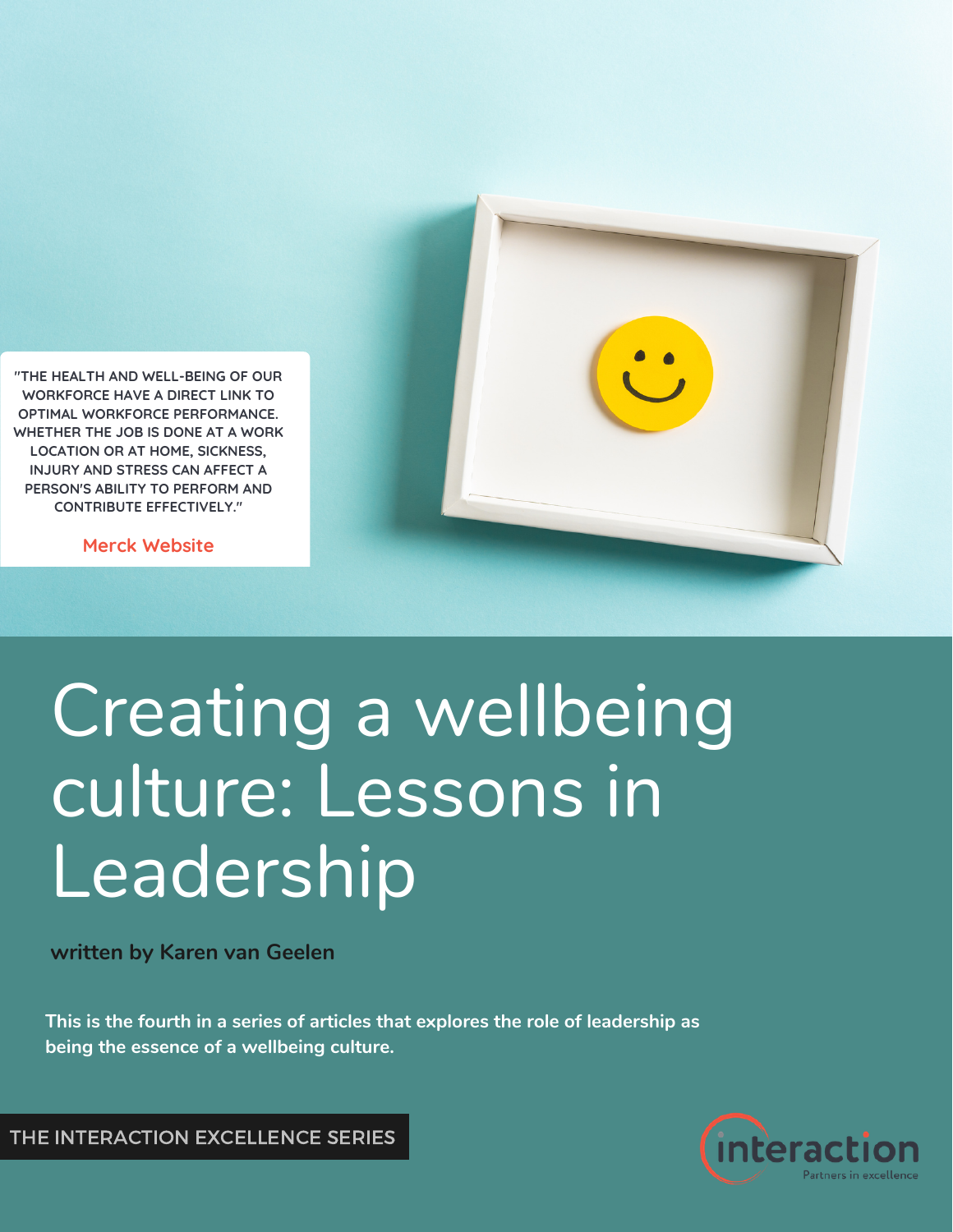Who doesn't love the idea of a staycation? That thing we used to do when we simply wanted to leisurely play tourist in our backyard and enjoy the comfort of our own homes. For me, and now many others, COVID-19 and the resulting lockdowns have taken the shine off that little treat.

I've lost count of the conversations I've had with my friends this year where they have lamented how tired they are. Without the imperative to beat the rush hour traffic, it's too easy to spend longer hours at our desks, and with travel off the agenda many are less inclined to take annual leave. It seems staycations aren't so appealing when there's no option but to stay home.

While exotic vacations may not be accessible at the moment, that doesn't mean we should eschew breaks altogether. With opportunity for travel limited, a minibreak might be just the right alternative. Granted, it may not have the same regenerative benefits as two-weeks leave, but it still gives people something to look forward to, and a much-deserved reprieve from the stressors of the workplace.

## **It starts and ends with leadership**

Interaction, like many workplaces, encourages employees to take a minibreak once every couple of months and uses data to measure employee uptake of this initiative. It is just one component of our wellbeing strategy that embeds organisational health at its core.

We approach wellbeing from a systems perspective that identifies workplace strategies, policies and procedures; organisational culture; and leadership as essential to a vibrant wellbeing culture. Organisational design and workforce planning strategies should enable people to work in jobs that are well designed and adequately resourced. Diversity and inclusion strategies should create a culture of belonging. Work health and safety strategies should contribute to a physically and psychologically safe workplace. Purposeful learning and development programs should build capability and capacity within work teams; coaching and mentoring programs should provide guidance and support; and performance management programs should be a collaborative process.

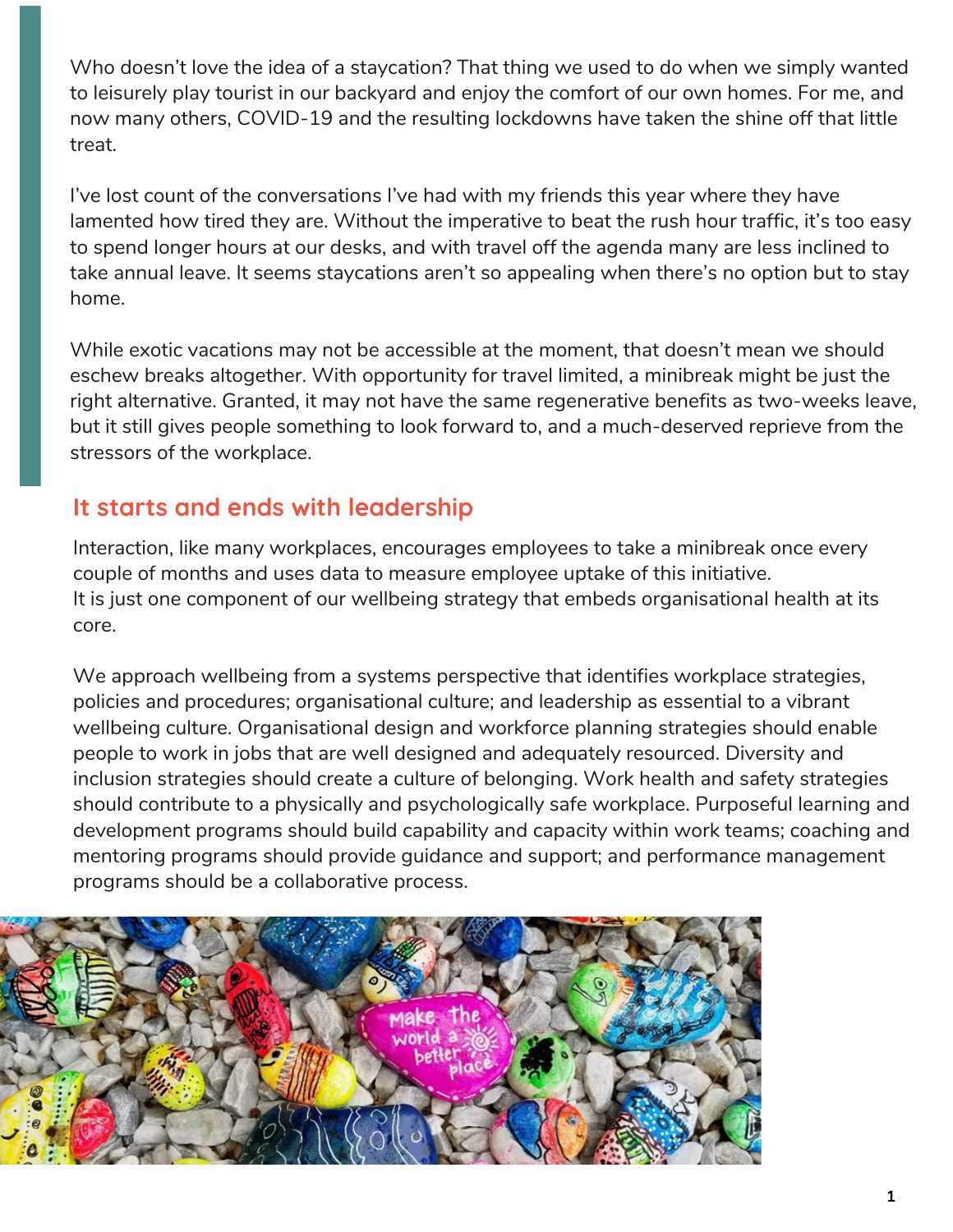These examples are not all encompassing, but illustrate when wellbeing is approached from an organisational health perspective, you have a framework that establishes a culture where people feel valued and empowered.

Interwoven through the framework; the glue that holds it together, is leadership. A leader whose actions role model collaborative and inclusive behaviours, and who seeks to set the right tone across the work team, has the power to change the culture. The leader who listens actively and communicates effectively, who is present and attuned to the pulse of their organisation—who looks to the data, both quantitative and qualitative, to see whether people are taking regular breaks or accessing the Employee Assistance Provider (EAP) in greater numbers—this leader has the power to change the culture. By leading with compassion and trust, leaders can create an environment that provides workers with confidence that they are supported and this the heart of a wellbeing culture.

## **Man. Because he sacrifices his health in order to make money. He then sacrifices money to recuperate his health.**

**The Dalai Lama when asked what surprises him the most about humanity.**

Forming the outer layer of the framework are the support mechanisms that reinforce an organisation's commitment to wellbeing—EAP, crisis helplines, diversity groups etc. And then there are the wellbeing programs and activities such as resilience workshops, social groups, or group exercise programs. These last initiatives can be powerful and rewarding experiences, but they are not the wellbeing strategy - they are elements of the strategy to build skills and contribute to building communities at work. In isolation they won't build a sustainable wellbeing culture. If leaders don't advocate and role model wellbeing behaviours then the culture will keep reverting to default settings.

## **Contact us if you want more information**

If you would like to learn more about wellbeing the team at Interaction have extensive expertise in wellbeing, leadership development, facilitation, coaching and consulting. Contact us on us on 02 6282 9111 or email icg@interactionconsulting.com.au or visit www.interactionconsulting.com.au.